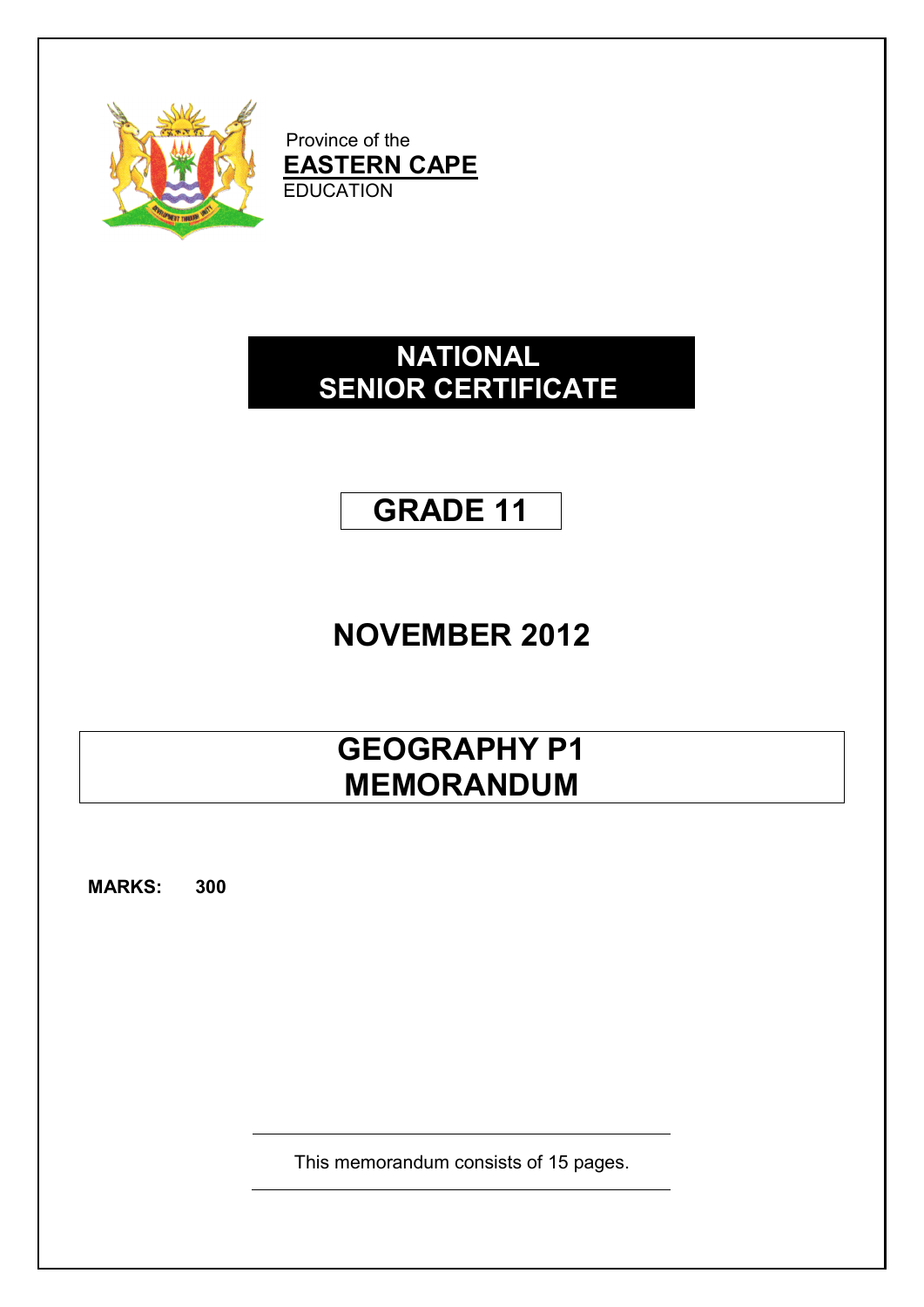#### **SECTION A: PHYSICAL GEOGRAPHY: THE SIGNIFICANCE OF WATER AND ECOSYSTEMS**

Answer at least ONE question from this section.

#### **QUESTION 1 [LO 1.2 – LO 1.5] [LO 2.1 – LO 2.4] [LO 3.1 – LO 3.2]**

| 1.1 | 1.1.1 | run-off $\sqrt{v}$                                                                                                |           | (2) |
|-----|-------|-------------------------------------------------------------------------------------------------------------------|-----------|-----|
|     | 1.1.2 | hydroelectric power $\sqrt{v}$                                                                                    |           | (2) |
|     | 1.1.3 | ria $\sqrt{\sqrt{2}}$                                                                                             |           | (2) |
|     | 1.1.4 | abrasion $\sqrt{v}$                                                                                               |           | (2) |
|     | 1.1.5 | sandbar $\sqrt{v}$                                                                                                |           | (2) |
| 1.2 | 1.2.1 | $C/H$ abitat $\sqrt{\sqrt{2}}$                                                                                    |           | (2) |
|     | 1.2.2 | D/Biodiversity $\sqrt{v}$                                                                                         |           | (2) |
|     | 1.2.3 | F/Predation $\sqrt{v}$                                                                                            |           | (2) |
|     | 1.2.4 | H/Competition $\sqrt{v}$                                                                                          |           | (2) |
|     | 1.2.5 | I/Foodweb $\sqrt{v}$                                                                                              |           | (2) |
| 1.3 | 1.3.1 | The farming of fish, shellfish or seaweed in an enclosed area of the<br>sea √√                                    | (1x2)     | (2) |
|     | 1.3.2 | Mussels, abalone etc. depend on cold nutrient-rich water Pollutants                                               |           |     |
|     |       | raise the temperature of the water $\sqrt{v}$<br>Pollutants deplete nutrients that affect their growth $\sqrt{v}$ | (Any 1x2) | (2) |
|     | 1.3.3 | The mill makes Saldanha Bay an industrial area and spoils its                                                     |           |     |
|     |       | natural beauty $\sqrt{v}$<br>Makes it less appealing to tourists $\sqrt{v}$                                       | (Any 1x2) | (2) |
|     | 1.3.4 | Strong tides and seepage of fresh water from the swamp areas                                                      |           |     |
|     |       | around the bay and lagoon $\sqrt{v}$                                                                              | (1x2)     | (2) |
|     | 1.3.5 | Yes $\sqrt{v}$<br>The northern bay and the ore-loading quay together almost enclose                               |           |     |
|     |       | the bay $\sqrt{v}$                                                                                                | (2x2)     | (4) |
| 1.4 | 1.4.1 | Lake Nasser √                                                                                                     | (1x1)     | (1) |
|     | 1.4.2 | Crops were irrigated by the annual flooding $\sqrt{d}$                                                            |           |     |
|     |       | Fertile alluvial soil was deposited in the river valley $\sqrt{d}$                                                | (2x2)     | (4) |
|     | 1.4.3 | Crops are no longer dependant on annual flooding $\sqrt{v}$                                                       |           |     |
|     |       | A range of different crops can be grown throughout the year $\sqrt{v}$                                            |           |     |
|     |       | Crops are not washed away and destroyed $\sqrt{v}$                                                                | (Any 2x1) | (2) |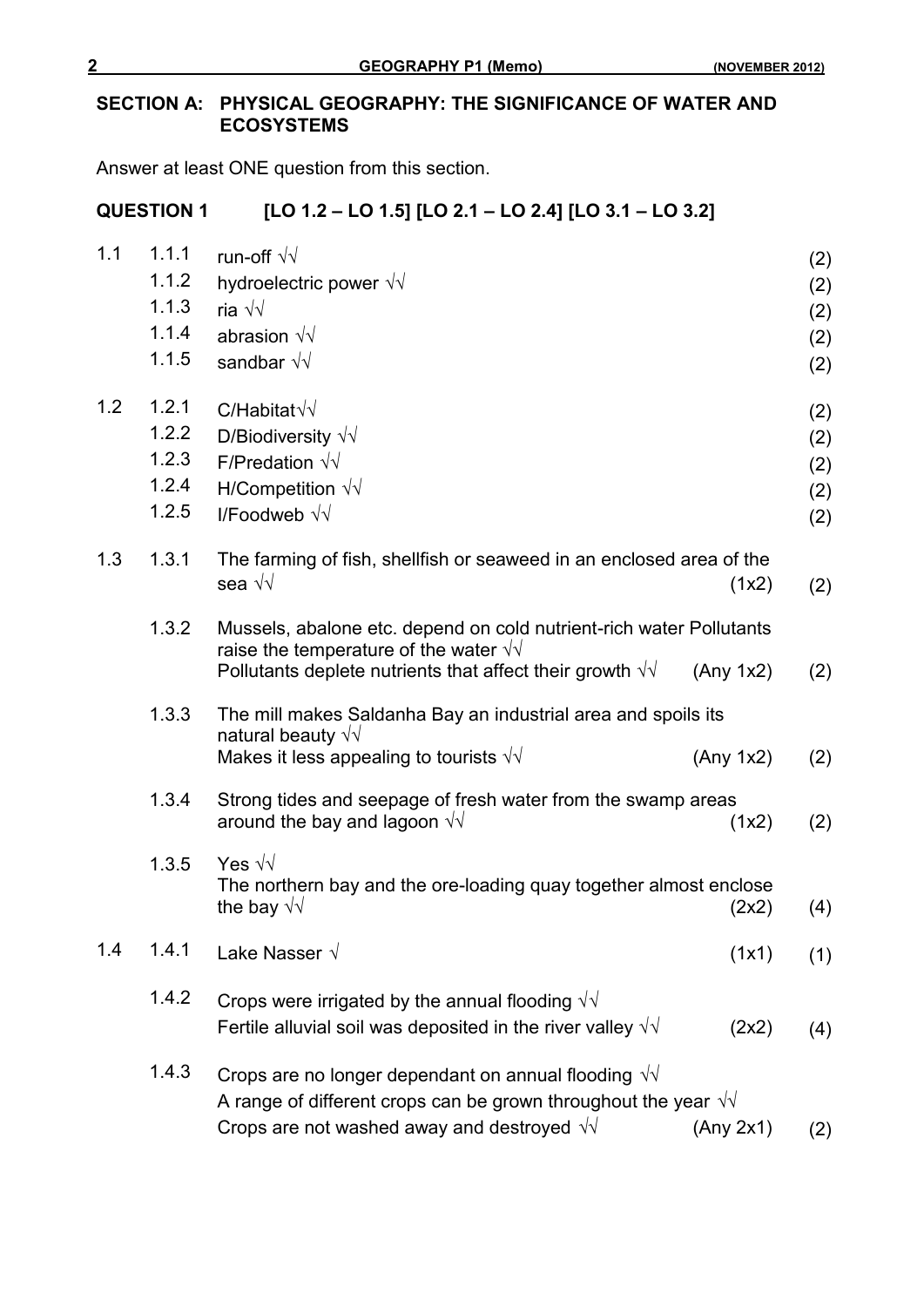|     | 1.4.4 | <b>Negative impact</b><br>Many people living in the area now surrounded by the water of<br>Lake Nasser were displaced from their homes $\sqrt{v}$<br>The dam traps the nutrient-rich alluvial soil that used to be<br>deposited in the river valley - more fertilisers are now used which<br>pollutes the river $\sqrt{v}$<br>The growth of water plants in the still water of the lake supports the<br>water snails and lead to an increase in the disease bilharzia $\sqrt{v}$<br>The dam has reduced the strength of the flow of the Nile River<br>downstream $\sqrt{v}$<br>Sea water now seeps into the groundwater of the Nile, spoiling the<br>soil for agriculture $\sqrt{v}$<br>The stock of fish in the Mediterranean Sea has diminished because<br>the marine ecosystem depended on the nutrient-rich deposits from<br>the Nile $\sqrt{v}$<br>Flooding of the area upstream results in a loss of plants, animals<br>and insects $\sqrt{v}$<br>Fertile silt is deposited in the dam which reduces the capacity of<br>the dam $\sqrt{v}$<br>The loss of sand deposits at the river mouth can erode the<br>coastline $\sqrt{v}$<br><b>ACCEPT OTHERS</b><br>(Any 3x2)(6) |      |
|-----|-------|--------------------------------------------------------------------------------------------------------------------------------------------------------------------------------------------------------------------------------------------------------------------------------------------------------------------------------------------------------------------------------------------------------------------------------------------------------------------------------------------------------------------------------------------------------------------------------------------------------------------------------------------------------------------------------------------------------------------------------------------------------------------------------------------------------------------------------------------------------------------------------------------------------------------------------------------------------------------------------------------------------------------------------------------------------------------------------------------------------------------------------------------------------------------------------|------|
|     |       | <b>Control flooding</b><br>A dam can store flood water if water is released from the dam<br>before heavy rains to drop the water level $\sqrt{v}$<br>Control the outflow of floodwater to reduce flooding downstream $\sqrt{v}$<br>Changes the flow pattern of the river which affects the intensity and<br>duration of floods $\sqrt{v}$<br>It changes the seasonal flow of the river making it easier to control<br>flooding of the river $\sqrt{v}$<br><b>ACCEPT OTHERS</b><br>(Any 3x2)(6)                                                                                                                                                                                                                                                                                                                                                                                                                                                                                                                                                                                                                                                                                 | (12) |
| 1.5 | 1.5.1 | Is the process through which sand and other beach material is<br>moved along the length of the beach or shore $\sqrt{v}$<br>When waves break at an oblique angle and the back wash is<br>perpendicular/at right-hand angle to the beach resulting in beach<br>migration $\sqrt{v}$<br>(2x2)                                                                                                                                                                                                                                                                                                                                                                                                                                                                                                                                                                                                                                                                                                                                                                                                                                                                                    | (4)  |
|     | 1.5.2 | It is threatening the buildings along the shoreline because<br>(a)<br>there is hardly any beach left in some places $\sqrt{v}$<br>(1x2)                                                                                                                                                                                                                                                                                                                                                                                                                                                                                                                                                                                                                                                                                                                                                                                                                                                                                                                                                                                                                                        | (2)  |
|     |       | It affects tourism activities negatively as the beach is being<br>(b)<br>eroded and moving towards the south $\sqrt{v}$<br>(1x2)                                                                                                                                                                                                                                                                                                                                                                                                                                                                                                                                                                                                                                                                                                                                                                                                                                                                                                                                                                                                                                               | (2)  |
|     | 1.5.3 | To build a groyne/pier/sea wall to block the movement of sand<br>along the beach $\sqrt{ }$<br>(1x1)                                                                                                                                                                                                                                                                                                                                                                                                                                                                                                                                                                                                                                                                                                                                                                                                                                                                                                                                                                                                                                                                           | (1)  |
|     |       |                                                                                                                                                                                                                                                                                                                                                                                                                                                                                                                                                                                                                                                                                                                                                                                                                                                                                                                                                                                                                                                                                                                                                                                |      |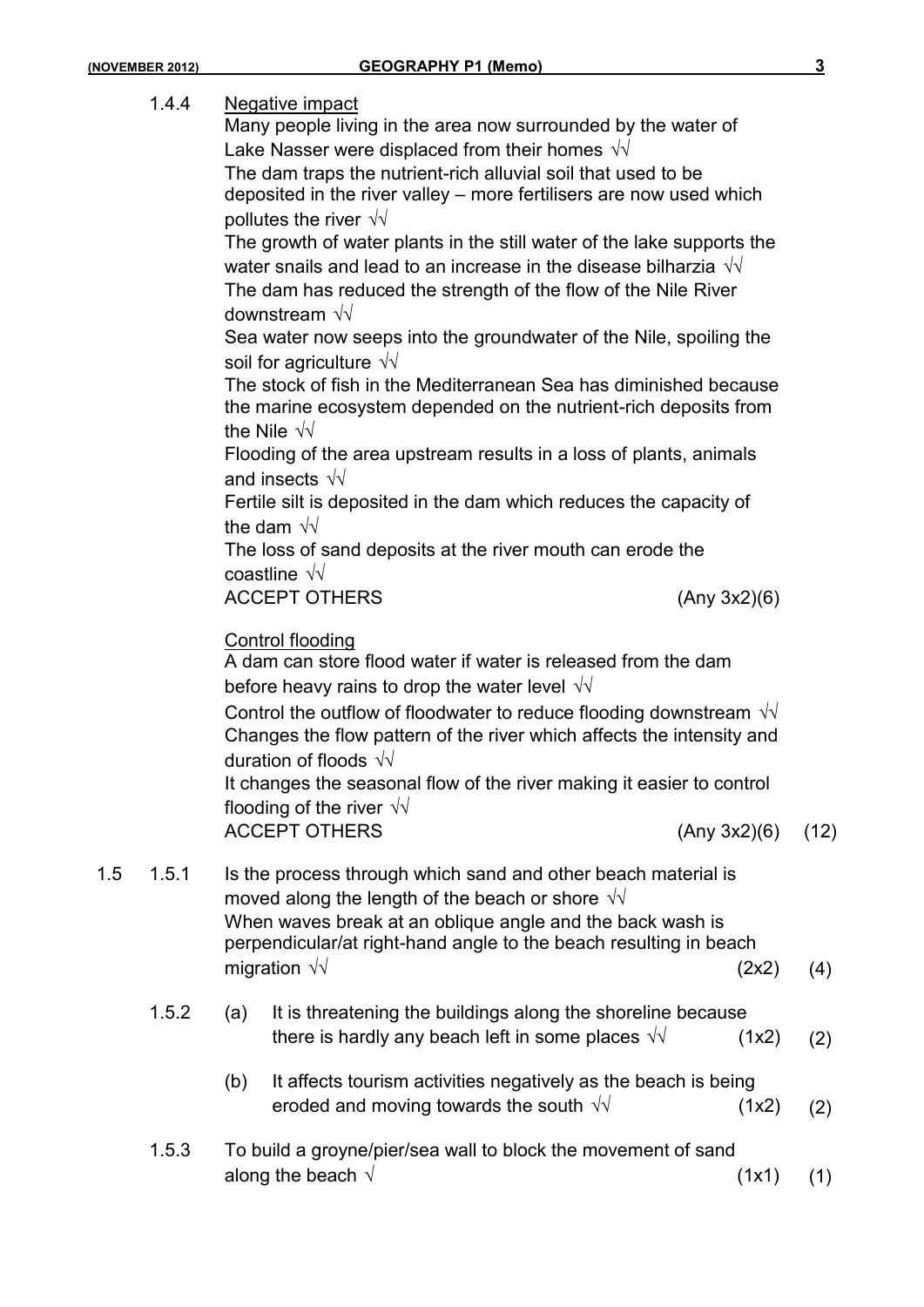| 4   |       | <b>GEOGRAPHY P1 (Memo)</b>                                                                                                                                                                                                                                                                                                                                                                                                                                                                                                                                    | (NOVEMBER 2012) |     |
|-----|-------|---------------------------------------------------------------------------------------------------------------------------------------------------------------------------------------------------------------------------------------------------------------------------------------------------------------------------------------------------------------------------------------------------------------------------------------------------------------------------------------------------------------------------------------------------------------|-----------------|-----|
| 1.6 | 1.6.1 | Biotic: plants/animals/mushroom/fish/insects $\sqrt{}$<br>Abiotic: sunlight/soil/water/oil $\sqrt{ }$                                                                                                                                                                                                                                                                                                                                                                                                                                                         |                 | (2) |
|     | 1.6.2 | fungi $\sqrt$                                                                                                                                                                                                                                                                                                                                                                                                                                                                                                                                                 | (1x2)           | (2) |
|     | 1.6.3 | Decomposers are important as nature's recyclers because they<br>break down dead plant and animal matter, releasing nutrients back<br>into the soil $\sqrt{v}$<br>They are at the top of the food chain $\sqrt{v}$                                                                                                                                                                                                                                                                                                                                             | (2x2)           | (4) |
|     | 1.6.4 | warmth $\sqrt{v}$<br>moisture $\sqrt{v}$                                                                                                                                                                                                                                                                                                                                                                                                                                                                                                                      | (2x2)           | (4) |
|     | 1.6.5 | Pollination of the flower by the bee $\sqrt{v}$                                                                                                                                                                                                                                                                                                                                                                                                                                                                                                               | (1x2)           | (2) |
| 1.7 | 1.7.1 | Disrupting the food chain<br>By adding a link e.g. foreign plant or animal into the ecosystem,<br>there are less resources for the indigenous plants and animals $\sqrt{v}$<br>Removing a link in the ecosystem e.g. plants or animals killed or<br>permanently removed, leads to an increase in certain species that<br>disrupt the food chain $\sqrt{v}$                                                                                                                                                                                                    | (2x2)           | (4) |
|     | 1.7.2 | Poisoning the food chain<br>Human activities put toxic substances (poisons) into the food chain<br>e.g. spraying pesticides to kill crop pests and insects $\sqrt{v}$<br>Release of industrial waste water that contain heavy metals which<br>contaminate rivers, lakes and the sea $\sqrt{v}$<br>Toxic substances contaminate plants and insects which are often<br>eaten by other animals $\sqrt{v}$<br>These toxic substances concentrate at each level up the food chain<br>eventually destroying the food chain and disrupts the<br>ecosystem $\sqrt{v}$ | (Any 2x2)       | (4) |
|     | 1.7.3 | Causing loss of habitat and biodiversity<br>Farming and development results in plants and animals losing their<br>habitats $\sqrt{v}$<br>Many plants and animals die out when new settlements are built<br>and become extinct $\sqrt{v}$<br>Loss of habitats for plants and animals means loss of<br>biodiversity $\sqrt{v}$                                                                                                                                                                                                                                  | (Any 2x2)       | (4) |
|     |       |                                                                                                                                                                                                                                                                                                                                                                                                                                                                                                                                                               |                 |     |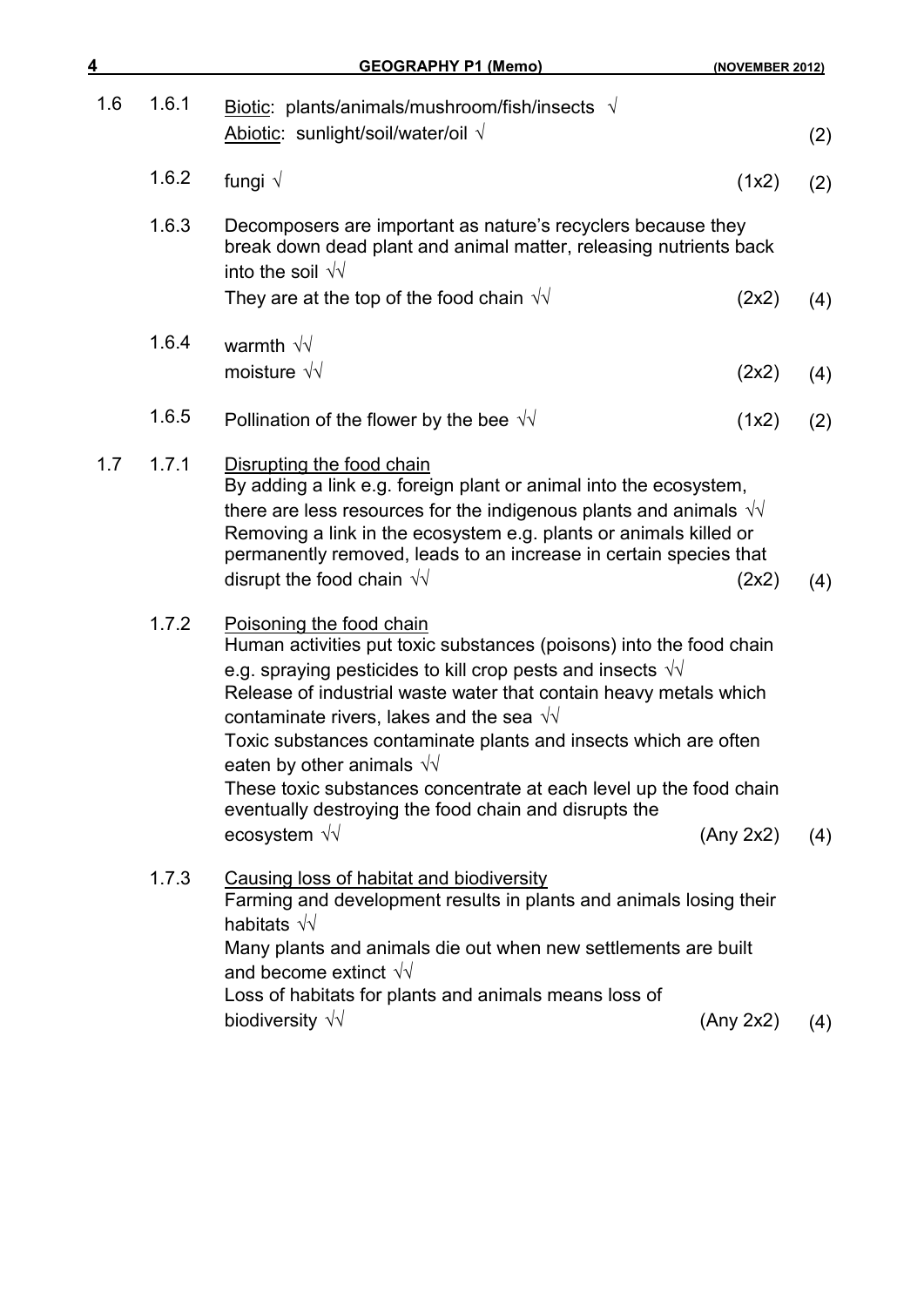| (NOVEMBER 2012) | <b>GEOGRAPHY P1 (Memo)</b>                                                                                                                                                                                                                            |           | 5            |
|-----------------|-------------------------------------------------------------------------------------------------------------------------------------------------------------------------------------------------------------------------------------------------------|-----------|--------------|
| 1.8.1<br>1.8    | Food energy/nutrients $\sqrt{v}$                                                                                                                                                                                                                      | (1x2)     | (2)          |
| 1.8.2           | Food production through photosynthesis $\sqrt{v}$<br>Nutrient cycling $\sqrt{v}$<br>Decomposition of plant and animal matter $\sqrt{v}$                                                                                                               | (Any 1x2) | (2)          |
| 1.8.3           | Competition between living organisms for resources $\sqrt{v}$<br>Predation where one animal feeds on another $\sqrt{v}$<br>Symbiosis between two organisms where at least one of them<br>benefits $\sqrt{v}$                                          | (Any 2x2) | (4)          |
| 1.8.4           | The living organism will adjust themselves accordingly $\sqrt{v}$<br>The ecosystem will collapse/be disrupted $\sqrt{v}$<br>A new ecosystem can develop $\sqrt{v}$<br>Ecosystem can control the numbers (biomass at each trophic<br>level) $\sqrt{v}$ | (Any 2x2) | (4)          |
| 1.8.5           | deforestation $\sqrt{ }$<br>pollution $\sqrt{ }$<br>hunting $\sqrt{ }$<br>development $\sqrt{}$                                                                                                                                                       |           |              |
|                 | climate change – influence of humans on the climate $\sqrt{ }$                                                                                                                                                                                        | (Any 2x1) | (2)<br>[100] |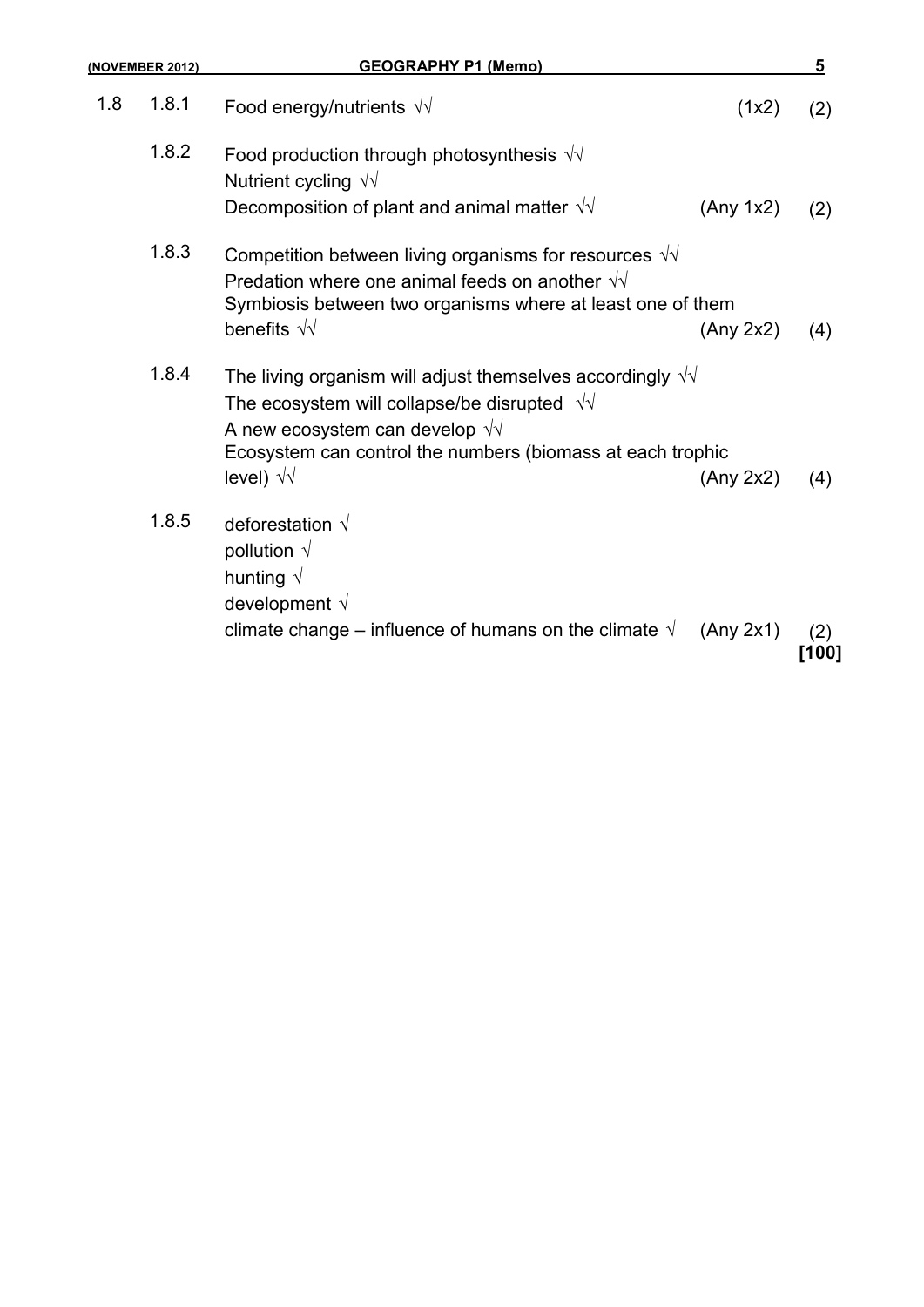**QUESTION 2 [LO 1.2 – LO 1.5] [LO 2.1 – LO 2.4] [LO 3.1 – LO 3.2]**

| 2.1     | 2.1.1          | True $\sqrt{v}$                                                                                                                                         | (2)        |
|---------|----------------|---------------------------------------------------------------------------------------------------------------------------------------------------------|------------|
|         | 2.1.2          | False $\sqrt{d}$                                                                                                                                        | (2)        |
|         | 2.1.3          | True $\sqrt{v}$                                                                                                                                         | (2)        |
|         | 2.1.4          | False $\sqrt{v}$                                                                                                                                        | (2)        |
|         | 2.1.5          | True $\sqrt{v}$                                                                                                                                         | (2)        |
| $2.2\,$ | 2.2.1          | Indigenous√√                                                                                                                                            | (2)        |
|         | 2.2.2          | Logging $\sqrt{\sqrt{2}}$                                                                                                                               | (2)        |
|         | 2.2.3<br>2.2.4 | Organic $\sqrt{\sqrt{ }}$<br>Salination $\sqrt{v}$                                                                                                      | (2)<br>(2) |
|         | 2.2.5          | Poaching $\sqrt{\sqrt{2}}$                                                                                                                              | (2)        |
| 2.3     | 2.3.1          | B/El Nino $\sqrt{}$<br>(1x1)                                                                                                                            | (1)        |
|         | 2.3.2          | A/La Nina $\sqrt{}$<br>(1x1)                                                                                                                            | (1)        |
|         | 2.3.3          | There is a larger upwelling of cold-water from below $\sqrt{v}$                                                                                         |            |
|         |                | Coldwater is nutrient-rich and supports large fish populations $\sqrt{v}$                                                                               |            |
|         |                | (Any 1x2)                                                                                                                                               | (2)        |
|         | 2.3.4          | B/El Nino $\sqrt{v}$                                                                                                                                    |            |
|         |                | Trade winds which carry moisture in the direction of South Africa                                                                                       |            |
|         |                | blow less strongly $\sqrt{v}$                                                                                                                           |            |
|         |                | Low sea temperatures cause high pressure regions towards the east                                                                                       |            |
|         |                | and lower rainfall $\sqrt{v}$<br>(Any 2x2)                                                                                                              | (4)        |
|         | 2.3.5          | <b>Effect on farming activities</b><br>Reduced crop production/yields/livestock/grazing animals causes                                                  |            |
|         |                | higher food prices $\sqrt{v}$                                                                                                                           |            |
|         |                | Agricultural products become more expensive $\sqrt{v}$                                                                                                  |            |
|         |                | Decrease in agricultural exports $\sqrt{v}$                                                                                                             |            |
|         |                | Food shortages and import of food supplies at high prices $\sqrt{v}$                                                                                    |            |
|         |                | Job losses in agriculture and loss of income $\sqrt{\sqrt{}}$                                                                                           |            |
|         |                | Famine and malnutrition due to unemployment and poverty $\sqrt{v}$<br>(Any 3x2)(6)                                                                      |            |
|         |                | <b>Measures</b>                                                                                                                                         |            |
|         |                | Advise farmers to grow drought-resistant crops $\sqrt{v}$                                                                                               |            |
|         |                | Reduce livestock $\sqrt{v}$                                                                                                                             |            |
|         |                | Make plans to store food and import alternative food supplies $\sqrt{v}$                                                                                |            |
|         |                | Build water storage dams and transfer schemes $\sqrt{v}$                                                                                                |            |
|         |                | Implement water restrictions $\sqrt{v}$                                                                                                                 |            |
|         |                | Implement food preservation methods to maintain a reliable,<br>nutritious food base e.g. sun-drying, salting and fermenting of<br>foodstuffs $\sqrt{v}$ |            |
|         |                |                                                                                                                                                         |            |
|         |                | Mulching the soil to prevent evaporation of water $\sqrt{v}$<br>Use irrigation methods that involve less water loss and                                 |            |
|         |                | evaporation $\sqrt{v}$<br>(Any 3x2)(6)                                                                                                                  |            |
|         |                |                                                                                                                                                         | (12)       |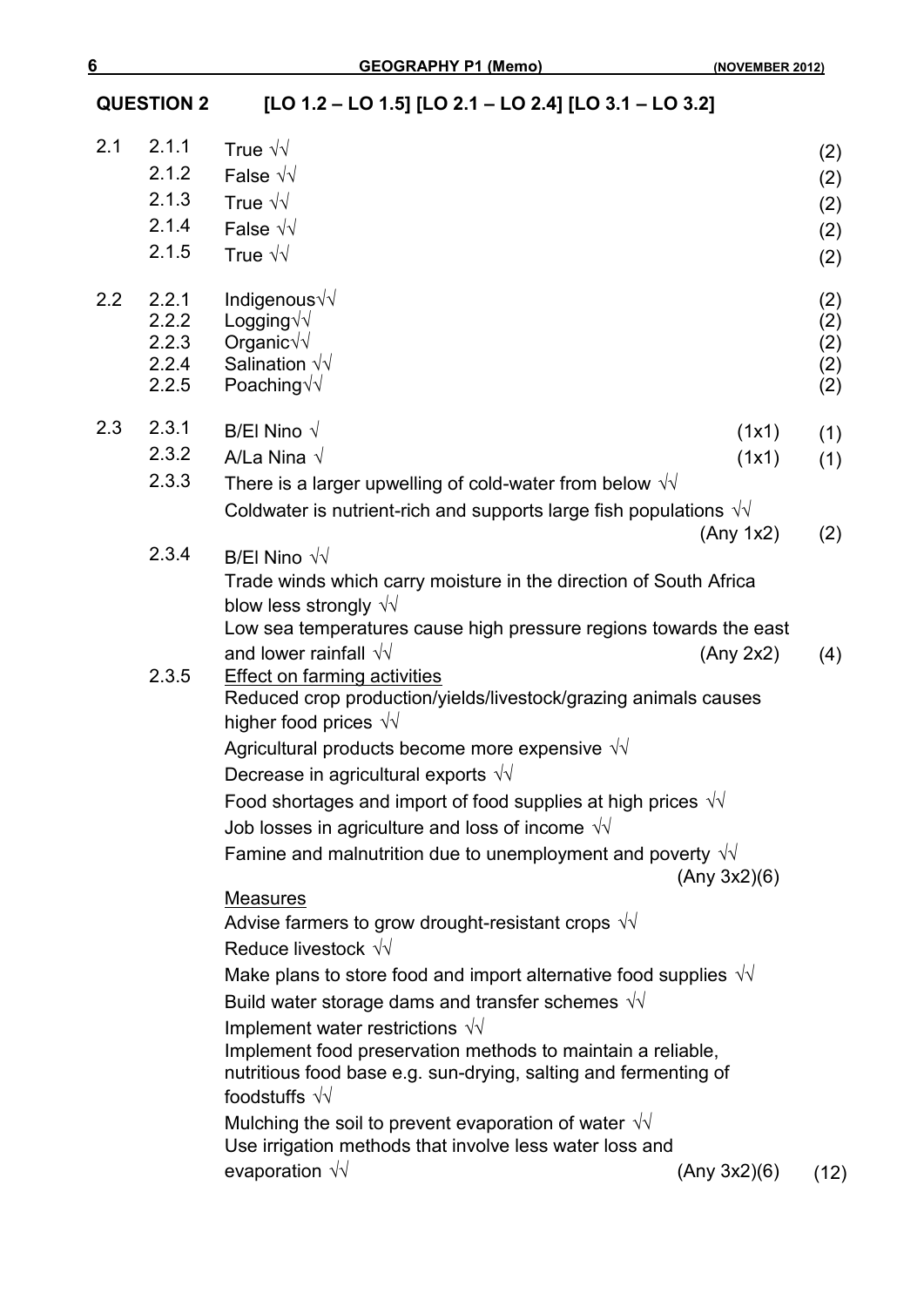| (NOVEMBER 2012) |       | <b>GEOGRAPHY P1 (Memo)</b>                                                                                                                                                                                                                                                                                                                   |           |     |
|-----------------|-------|----------------------------------------------------------------------------------------------------------------------------------------------------------------------------------------------------------------------------------------------------------------------------------------------------------------------------------------------|-----------|-----|
| 2.4             | 2.4.1 | Pietermaritzburg $\sqrt{}$                                                                                                                                                                                                                                                                                                                   | (1x1)     | (1) |
|                 | 2.4.2 | Pietermaritzburg $\sqrt{ }$                                                                                                                                                                                                                                                                                                                  | (1x1)     | (1) |
|                 | 2.4.3 | Durban<br>(a)<br>12 °C (23 °C – 11 °C) $\sqrt{v}$                                                                                                                                                                                                                                                                                            | (1x2)     | (2) |
|                 |       | Pietermaritzburg<br>(b)<br>19 °C (22 °C – 3 °C) $\sqrt{v}$                                                                                                                                                                                                                                                                                   | (1x2)     | (2) |
|                 | 2.4.4 | The difference between daily minimum and maximum temperature<br>and summer and winter are less extreme in Durban than<br>Pietermaritzburg $\sqrt{ }$<br>Durban lies on the coast = maritime climate $\sqrt{ }$<br>Pietermaritzburg is inland = continental climate $\sqrt{ }$<br>The sea has a moderate effect on Durban's climate $\sqrt{}$ | (Any 1x2) | (2) |
| 2.5             | 2.5.1 | Destructive waves $\sqrt{ }$                                                                                                                                                                                                                                                                                                                 | (1x1)     |     |
|                 | 2.5.2 | Erosion $\sqrt{}$                                                                                                                                                                                                                                                                                                                            | (1x1)     | (1) |
|                 | 2.5.3 | Arch $\sqrt{v}$                                                                                                                                                                                                                                                                                                                              | (1x2)     | (1) |
|                 | 2.5.4 | The roof of the arch will erode further by the action of the splashing                                                                                                                                                                                                                                                                       |           | (2) |
|                 | 2.5.5 | water and eventually collapse to form a stack $\sqrt{v}$<br>Provide income for local communities who sell handcrafts and other<br>services $\sqrt{v}$<br>Provide job opportunities to the local people at hotels and other                                                                                                                   | (1x2)     | (2) |
|                 |       | places of accommodation $\sqrt{v}$                                                                                                                                                                                                                                                                                                           |           |     |
|                 |       | Is a source of foreign income that boost the economy $\sqrt{v}$ (Any 2x2)                                                                                                                                                                                                                                                                    |           | (4) |
| 2.6             | 2.6.1 | R-horizon $\sqrt{v}$                                                                                                                                                                                                                                                                                                                         | (1x2)     | (2) |
|                 | 2.6.2 | A-horizon $\sqrt{v}$                                                                                                                                                                                                                                                                                                                         | (1x2)     | (2) |
|                 | 2.6.3 | A-horizon $\sqrt{v}$                                                                                                                                                                                                                                                                                                                         | (1x2)     | (2) |
|                 | 2.6.4 | B-horizon $\sqrt{v}$                                                                                                                                                                                                                                                                                                                         | (1x2)     | (2) |
|                 | 2.6.5 | A = leaching $\sqrt{ }$                                                                                                                                                                                                                                                                                                                      |           |     |
|                 |       | B = desalination/calcification $\sqrt{ }$                                                                                                                                                                                                                                                                                                    | (2x1)     | (2) |
|                 | 2.6.6 | A = leaching $\sqrt{v}$                                                                                                                                                                                                                                                                                                                      | (1x2)     | (2) |
|                 | 2.6.7 | The salts/minerals form a hard crust on the surface of the soil which                                                                                                                                                                                                                                                                        |           |     |
|                 | 2.6.8 | make it difficult for water to infiltrate $\sqrt{v}$<br>Fertilisation can be a form of pollution and causes eutrophication $\sqrt{v}$<br>The nutrients wash from the soil into water bodies such as ponds,<br>rivers or seas, where they cause an explosion in the growth of<br>algae $\sqrt{v}$                                             | (1x2)     | (2) |
|                 |       | The algae block out sunlight for the water plants and animals $\sqrt{v}$<br>When algae die, the decomposition process uses up oxygen thus<br>suffocating fish and other water animals $\sqrt{v}$                                                                                                                                             | (Any 3x2) | (6) |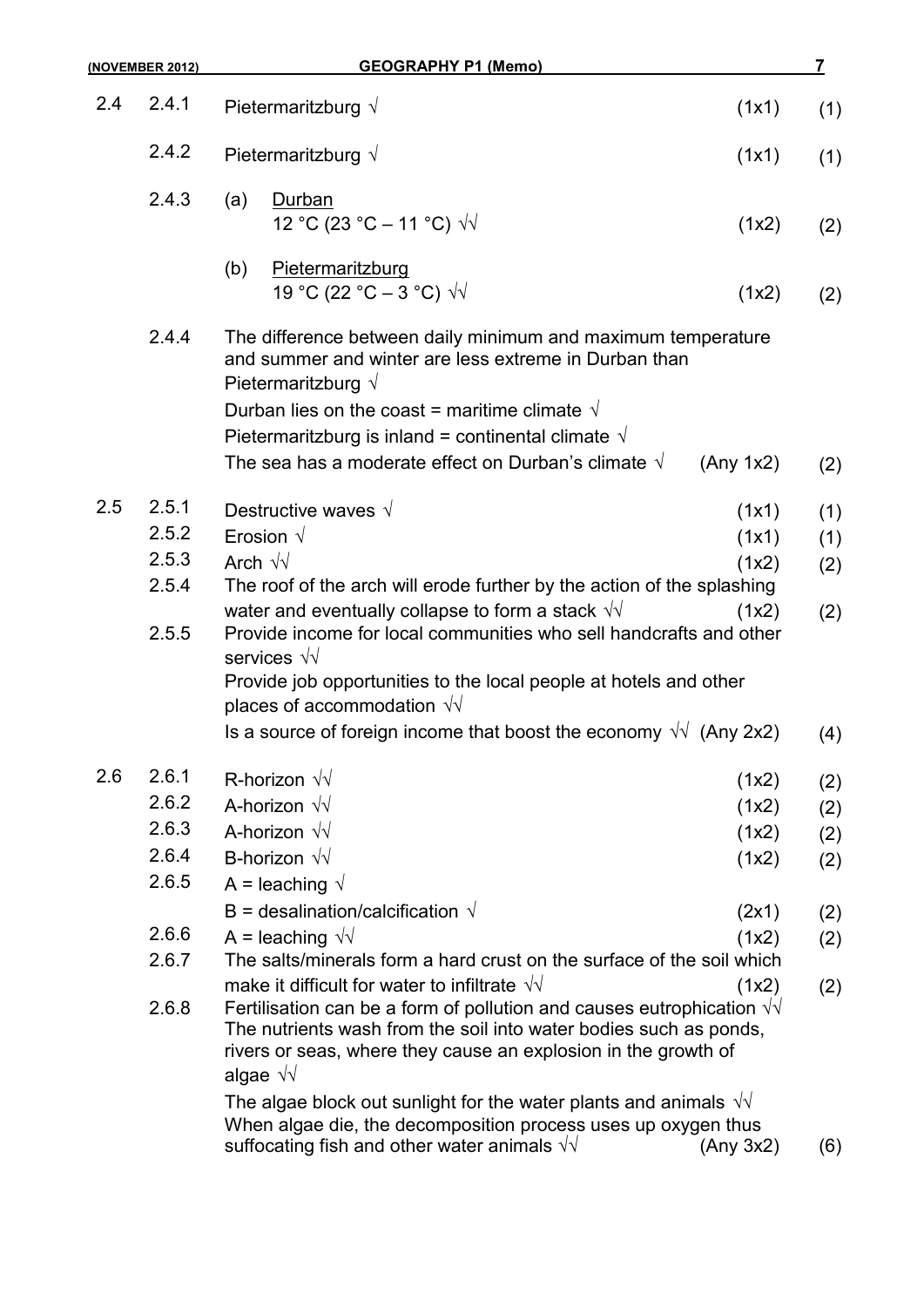| <u>8</u> |       | <b>GEOGRAPHY P1 (Memo)</b>                                                                                                                                                                                                                                                                                                                                                                                        | (NOVEMBER 2012) |              |
|----------|-------|-------------------------------------------------------------------------------------------------------------------------------------------------------------------------------------------------------------------------------------------------------------------------------------------------------------------------------------------------------------------------------------------------------------------|-----------------|--------------|
| 2.7      | 2.7.1 | Highveld $\sqrt{v}$<br>Inland regions of KZN $\sqrt{v}$<br>Eastern Cape $\sqrt{v}$                                                                                                                                                                                                                                                                                                                                | (Any 1x2)       | (2)          |
|          | 2.7.2 | South America - Pampas $\sqrt{}$<br>North America - Prairies $\sqrt{}$                                                                                                                                                                                                                                                                                                                                            | (2x1)           | (2)          |
|          | 2.7.3 | Frost $\sqrt{v}$<br>Fire $\sqrt{v}$<br>Grazing/stop trees from establishing themselves $\sqrt{d}$                                                                                                                                                                                                                                                                                                                 | (Any 1x2)       | (2)          |
|          | 2.7.4 | The soil is fertile $\sqrt{v}$                                                                                                                                                                                                                                                                                                                                                                                    | (1x2)           | (2)          |
|          | 2.7.5 | Agriculture $\sqrt{}$<br>Deforestation/Cutting of trees $\sqrt{ }$<br>Urbanisation $\sqrt{}$<br>Fires $\sqrt{}$                                                                                                                                                                                                                                                                                                   | (Any 2x1)       | (2)          |
|          | 2.7.6 | Advantages<br>Fires clear the vegetation for the growth of new plants/seedlings $\sqrt{v}$<br>The ash increases the nutrient-content of the soil $\sqrt{v}$<br>Some seeds need the smoke of the fire to germinate $\sqrt{v}$<br>A fire is a way of renewing the biome by releasing minerals and<br>seeds $\sqrt{v}$<br><b>ACCEPT OTHER</b>                                                                        | (Any 3x2)(6)    |              |
|          |       | Ways to address<br>Build fire-breaks along sensitive areas $\sqrt{v}$<br>Do not throw burning cigarettes into the field $\sqrt{v}$<br>Carry out development in such a way that it does as little damage to<br>the environment as possible $\sqrt{v}$<br>Create protected areas and parks $\sqrt{v}$<br>Promote environmental awareness $\sqrt{v}$<br>Obey the rules of areas that are at risk of fires $\sqrt{v}$ |                 |              |
|          |       | Build outdoor fires in a sandy area $\sqrt{v}$                                                                                                                                                                                                                                                                                                                                                                    | (Any 3x2)(6)    | (12)<br>[100 |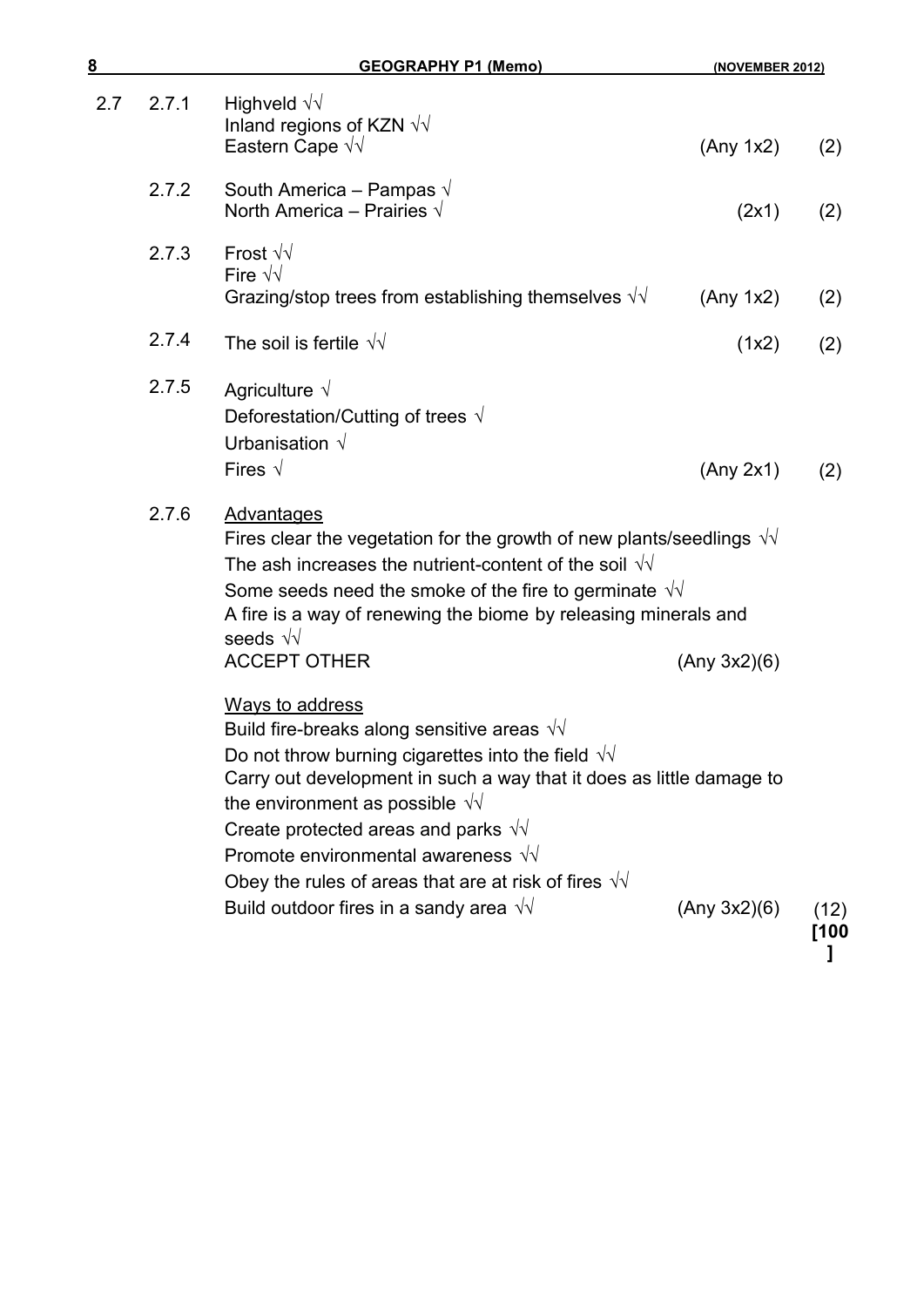#### **HUMAN GEOGRAPHY: PEOPLE AND THEIR NEEDS**

#### **SECTION B: DEVELOPMENT, SUSTAINABILITY, PEOPLE AND THEIR NEEDS**

Answer at least ONE question from this section.

#### **QUESTION 3 [LO 1.2 – LO 1.5] [LO 2.1 – LO 2.4] [LO 3.1 – LO 3.2]**

| 3.1 | 3.1.1<br>3.1.2<br>3.1.3 | Natural resources $\sqrt{\sqrt{}}$<br>Raw materials $\sqrt{v}$<br>Human resources $\sqrt{v}$                                                                                                                   |              | (2)<br>(2)<br>(2) |
|-----|-------------------------|----------------------------------------------------------------------------------------------------------------------------------------------------------------------------------------------------------------|--------------|-------------------|
|     | 3.1.4<br>3.1.5          | Financial $\sqrt{v}$<br>Non-renewable $\sqrt{v}$                                                                                                                                                               |              | (2)<br>(2)        |
| 3.2 | 3.2.1<br>3.2.2          | The tertiary activities make use of quaternary activities like<br>information technology, research, etc.<br>The UN is in all of the developed countries assisting the developing                               |              | (2)               |
|     | 3.2.3                   | countries with aid<br>Millennium development goal is to reduce extreme poverty and                                                                                                                             |              | (2)               |
|     | 3.2.4<br>3.2.5          | hunger<br>Providing a better life for people living in urban areas<br>Gender equality is when men and women have equal conditions for                                                                          |              | (2)<br>(2)        |
|     |                         | realising their potential                                                                                                                                                                                      |              | (2)               |
| 3.3 | 3.3.1                   | <b>Brandt Line</b><br>The dividing link between northern (rich/developed) and southern<br>(poor/developing) countries $\sqrt{v}$                                                                               | (1x2)        | (2)               |
|     | 3.3.2                   | Developed countries = rich, industrialised, economically more<br>developed countries in the world $\sqrt{v}$<br>Developing countries = poor, agricultural, less developed countries<br>in the world $\sqrt{v}$ | (2x2)        | (4)               |
|     | 3.3.3                   | Developed countries<br>Global corporations $\sqrt{\sqrt{ }}$<br>Stock exchanges $\sqrt{v}$<br>Currencies of the developed countries $\sqrt{v}$                                                                 | (Any 1x2)(2) |                   |
|     |                         | Developing countries<br>Poor beggars $\sqrt{v}$<br>Third world $\sqrt{v}$                                                                                                                                      | (Any 1x2)(2) | (4)               |
|     | 3.3.4                   | <b>Economic indicators</b><br>Employment data $\sqrt{v}$<br>Trade $\sqrt{v}$<br>GNP $\sqrt{v}$<br>GDP $\sqrt{d}$                                                                                               |              |                   |
|     |                         | Tertiary and secondary economic activities $\sqrt{v}$                                                                                                                                                          | (Any 2x2)    | (4)               |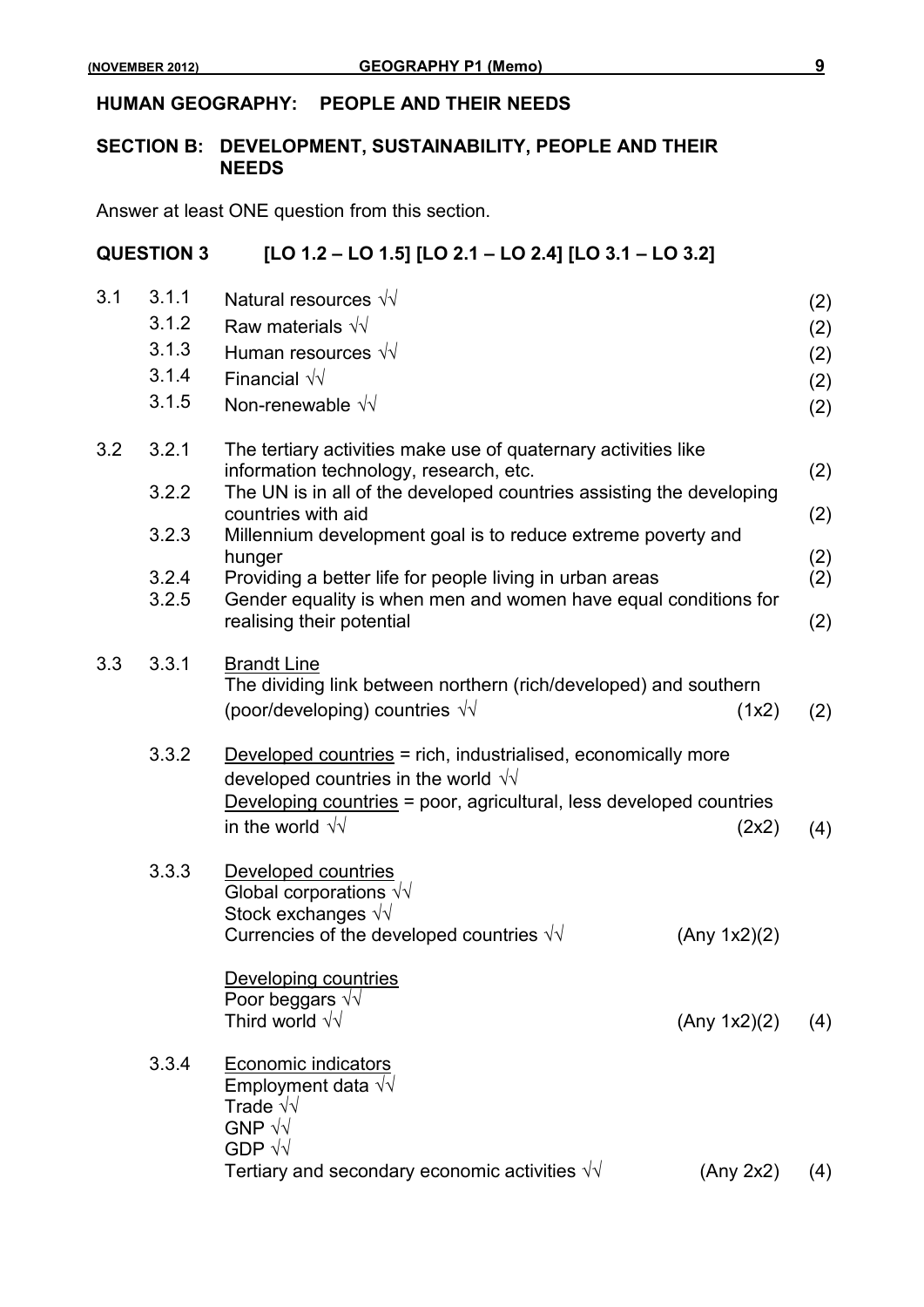| 10  |       | <b>GEOGRAPHY P1 (Memo)</b>                                                                                                                                                                                                                                                                                                                                                                                                                                                                          | (NOVEMBER 2012) |      |
|-----|-------|-----------------------------------------------------------------------------------------------------------------------------------------------------------------------------------------------------------------------------------------------------------------------------------------------------------------------------------------------------------------------------------------------------------------------------------------------------------------------------------------------------|-----------------|------|
|     | 3.3.5 | Third world countries are poor beggars who are excluded from the<br>global economy $\sqrt{v}$<br>First world countries enjoy all of the wealth and treats of a global                                                                                                                                                                                                                                                                                                                               |                 |      |
|     |       | economy such as casinos $\sqrt{v}$                                                                                                                                                                                                                                                                                                                                                                                                                                                                  | (Any 1x2)       | (2)  |
|     | 3.3.6 | Developed countries make most of the world's manufacturing<br>goods $\sqrt{v}$                                                                                                                                                                                                                                                                                                                                                                                                                      |                 |      |
|     |       | Income per capita is high $\sqrt{\sqrt{}}$                                                                                                                                                                                                                                                                                                                                                                                                                                                          | (Any 1x2)       | (2)  |
| 3.4 | 3.4.1 | The economic growth and development of rural areas $\sqrt{v}$                                                                                                                                                                                                                                                                                                                                                                                                                                       | (1x2)           | (2)  |
|     | 3.4.2 | North-east of Mthatha in the Eastern Cape $\sqrt{ }$                                                                                                                                                                                                                                                                                                                                                                                                                                                | (1x1)           | (1)  |
|     | 3.4.3 | Primary activity $\sqrt{}$<br>Agriculture $\sqrt{}$                                                                                                                                                                                                                                                                                                                                                                                                                                                 | (Any 1x1)       | (1)  |
|     | 3.4.4 | The area is poor $\sqrt{v}$<br>The low capacity of government involvement $\sqrt{v}$<br>The low involvement of community-based organisations $\sqrt{v}$                                                                                                                                                                                                                                                                                                                                             | (Any 2x2)       | (4)  |
|     | 3.4.5 | Bottom-up approach means working with the people at grass-roots<br>level $\sqrt{v}$                                                                                                                                                                                                                                                                                                                                                                                                                 | (1x2)           | (2)  |
|     | 3.4.6 | Why women have been uplifted<br>Women in the rural areas have been marginalised and excluded<br>from taking part in economic activities $\sqrt{v}$<br>Women generally play the role of domesticated housewives $\sqrt{v}$<br>Women seldom contribute to the financial income of households $\sqrt{v}$<br>Women are poor and lacking in basic skills $\sqrt{v}$<br>Women lack education and low levels of literacy $\sqrt{v}$<br>Women are influenced by traditional culture and religion $\sqrt{v}$ | (Any 3x2)(6)    |      |
|     |       | How programmes aim to improve the situation for women<br>Setting up food-gardening projects $\sqrt{v}$<br>Training and support programmes $\sqrt{v}$<br>To reduce household food costs $\sqrt{v}$<br>To better levels of family nutrition $\sqrt{v}$<br>To enhance self-worth and personal confidence $\sqrt{v}$<br>More opportunities to turn surplus into income $\sqrt{v}$<br>Working with and consulting local government $\sqrt{v}$                                                            | (Any 3x2)(6)    | (12) |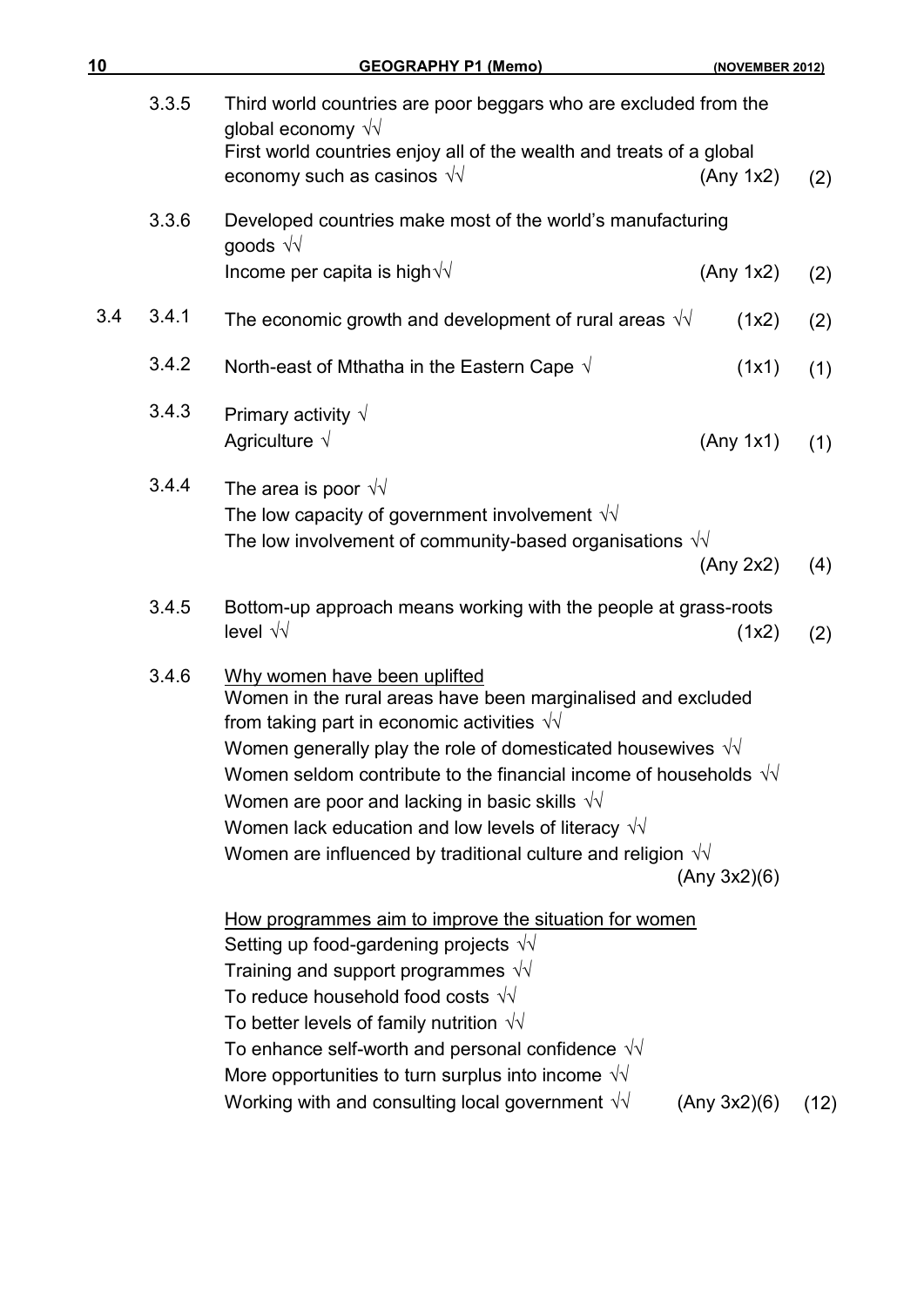| (NOVEMBER 2012) |       | <b>GEOGRAPHY P1 (Memo)</b>                                                                                                                                                                                                                                                                                                                                                                                                                                                                                                                    |      |
|-----------------|-------|-----------------------------------------------------------------------------------------------------------------------------------------------------------------------------------------------------------------------------------------------------------------------------------------------------------------------------------------------------------------------------------------------------------------------------------------------------------------------------------------------------------------------------------------------|------|
| 3.5             | 3.5.1 | Competition for living space because of the increase in the world<br>population $\sqrt{v}$<br>People are poor and depend on natural resources to survive e.g.<br>wood for fuel $\sqrt{v}$<br>Competition for food and water e.g. kill animals for food, sharing of<br>water, a scarce resource $\sqrt{v}$<br>Crop damage by grazing wildlife $\sqrt{v}$                                                                                                                                                                                       |      |
|                 |       | Wild life are dangerous and cause injury and death of locals $\sqrt{v}$<br>(Any 2x2)                                                                                                                                                                                                                                                                                                                                                                                                                                                          | (4)  |
|                 | 3.5.2 | Increased visitors and traffic can damage the<br>environment/environment degradation $\sqrt{v}$<br>Destroy the natural vegetation for the development of roads and<br>accommodation $\sqrt{v}$<br>Loss of natural habitat and biodiversity as a result of establishment<br>of tourist facilities $\sqrt{v}$<br>They contribute to higher levels of littering and pollution which<br>decreases the value of the resources $\sqrt{v}$<br>Noise pollution disturb the breeding habitats of animals, birds and<br>insects $\sqrt{v}$<br>(Any 2x2) | (4)  |
|                 | 3.5.3 | Importance of natural parks<br>Environmental resources to protect animals and biodiversity $\sqrt{v}$<br>Economic reasons – plants for its medical purposes $\sqrt{v}$<br>Ethical reasons – the rights of plants and animals $\sqrt{v}$<br>Aesthetical reasons – to enjoy the beauty of nature $\sqrt{v}$<br>Scientific reasons – for research purposes $\sqrt{v}$<br>To maintain a high quality of life to combat pollution $\sqrt{\sqrt{(A}}$ ny 3x2)(6)                                                                                    |      |
|                 |       | Opportunities<br>Job opportunities e.g. conservationists, tour guides, etc. $\sqrt{v}$<br>Food supply when surplus animals are culled as part of the<br>conservation programmes $\sqrt{v}$<br>Harvesting of thatching grass and fuel wood in natural parks $\sqrt{v}$<br>Tourist attractions that earn foreign capital $\sqrt{v}$<br>Increase income leads to a higher standard of living $\sqrt{1}$ (Any 3x2)(6)                                                                                                                             | (12) |
| 3.6             | 3.6.1 | Open-cast mining $\sqrt{v}$<br>(1x2)                                                                                                                                                                                                                                                                                                                                                                                                                                                                                                          | (2)  |
|                 | 3.6.2 | Non-renewable $\sqrt{}$<br>Cannot be replaced and will become depleted $\sqrt{ }$<br>(2x1)                                                                                                                                                                                                                                                                                                                                                                                                                                                    | (2)  |
|                 | 3.6.3 | infiltration $\sqrt{v}$<br>(a)<br>(1x2)                                                                                                                                                                                                                                                                                                                                                                                                                                                                                                       | (2)  |
|                 |       | run-off $\sqrt{v}$<br>(b)<br>(1x2)                                                                                                                                                                                                                                                                                                                                                                                                                                                                                                            | (2)  |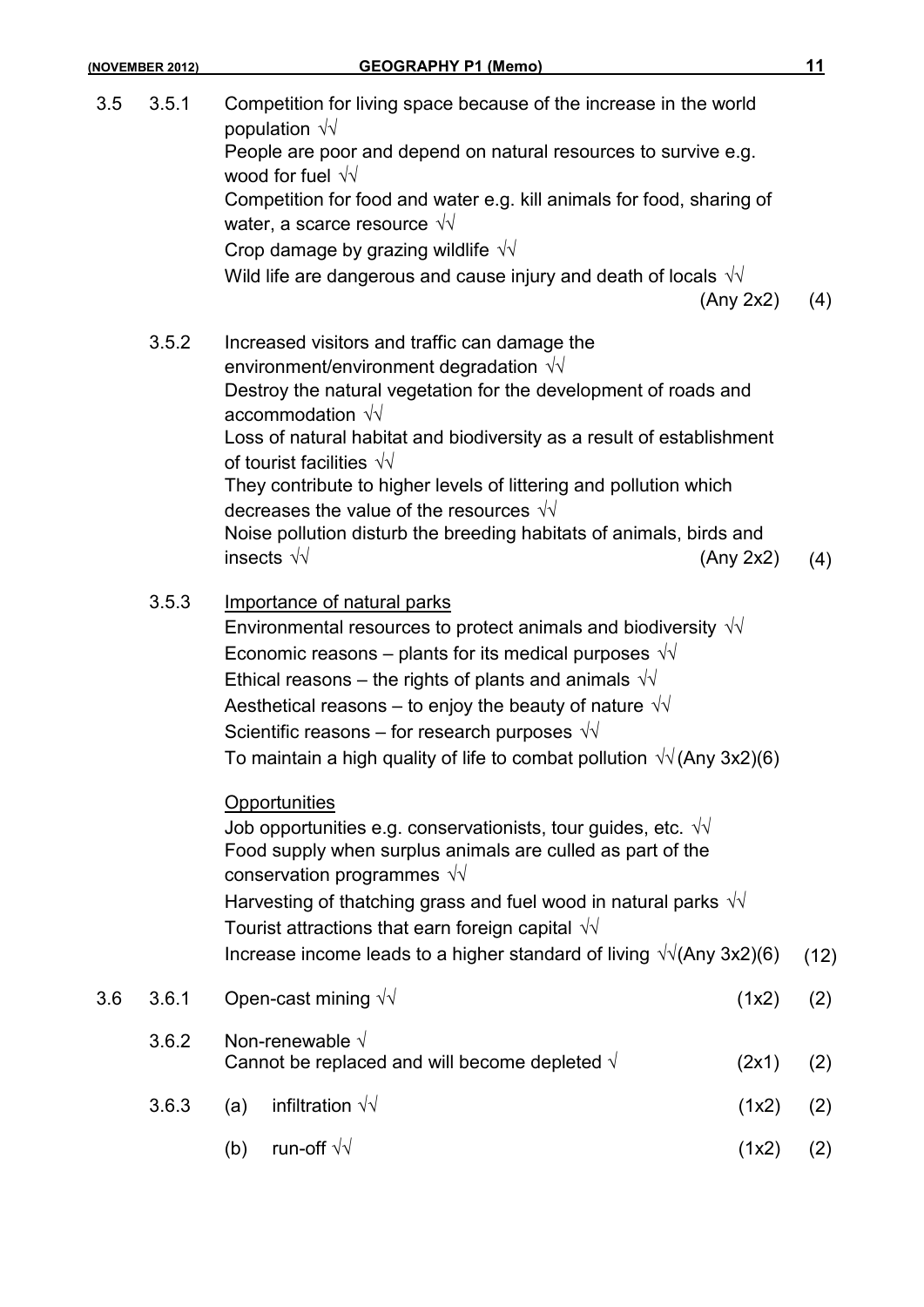| 12 |       | <b>GEOGRAPHY P1 (Memo)</b>                                                                                                           | (NOVEMBER 2012) |     |
|----|-------|--------------------------------------------------------------------------------------------------------------------------------------|-----------------|-----|
|    | 3.6.4 | It leaves scars where plants, soil and rocks are removed $\sqrt{v}$<br>Form useless mine dumps $\sqrt{v}$                            |                 |     |
|    |       | Wind and water erodes the soil and it ends up in nearby streams<br>and lakes $\sqrt{v}$                                              |                 |     |
|    |       | Silt, acids and toxic materials may mix with water and run into<br>ground water sources $\sqrt{\sqrt{2}}$                            |                 |     |
|    |       | Rainwater seeping through the coal mines mix with sulphur in the<br>ground to form sulphuric acid that land in lakes and rivers – is |                 |     |
|    |       | poisonous to humans and aquatic life $\sqrt{v}$                                                                                      | (Any 2x2)       | (4) |
|    | 3.6.5 | Filling the mined area with sand $\sqrt{v}$<br>And plant grass $\sqrt{v}$                                                            |                 |     |
|    |       | Set aside areas of the mine as parks or game reserves $\sqrt{v}$                                                                     |                 |     |
|    |       |                                                                                                                                      | (Any 2x2)       | (4) |
|    | 3.6.6 | Restoring the land is very expensive $\sqrt{v}$                                                                                      |                 |     |
|    |       | Restoring the land takes a long time $\sqrt{v}$<br>Many companies do not go through the trouble or expense to                        |                 |     |
|    |       | rehabilitate the land $\sqrt{v}$                                                                                                     | (Any 2x2)       | (4) |
|    |       |                                                                                                                                      |                 |     |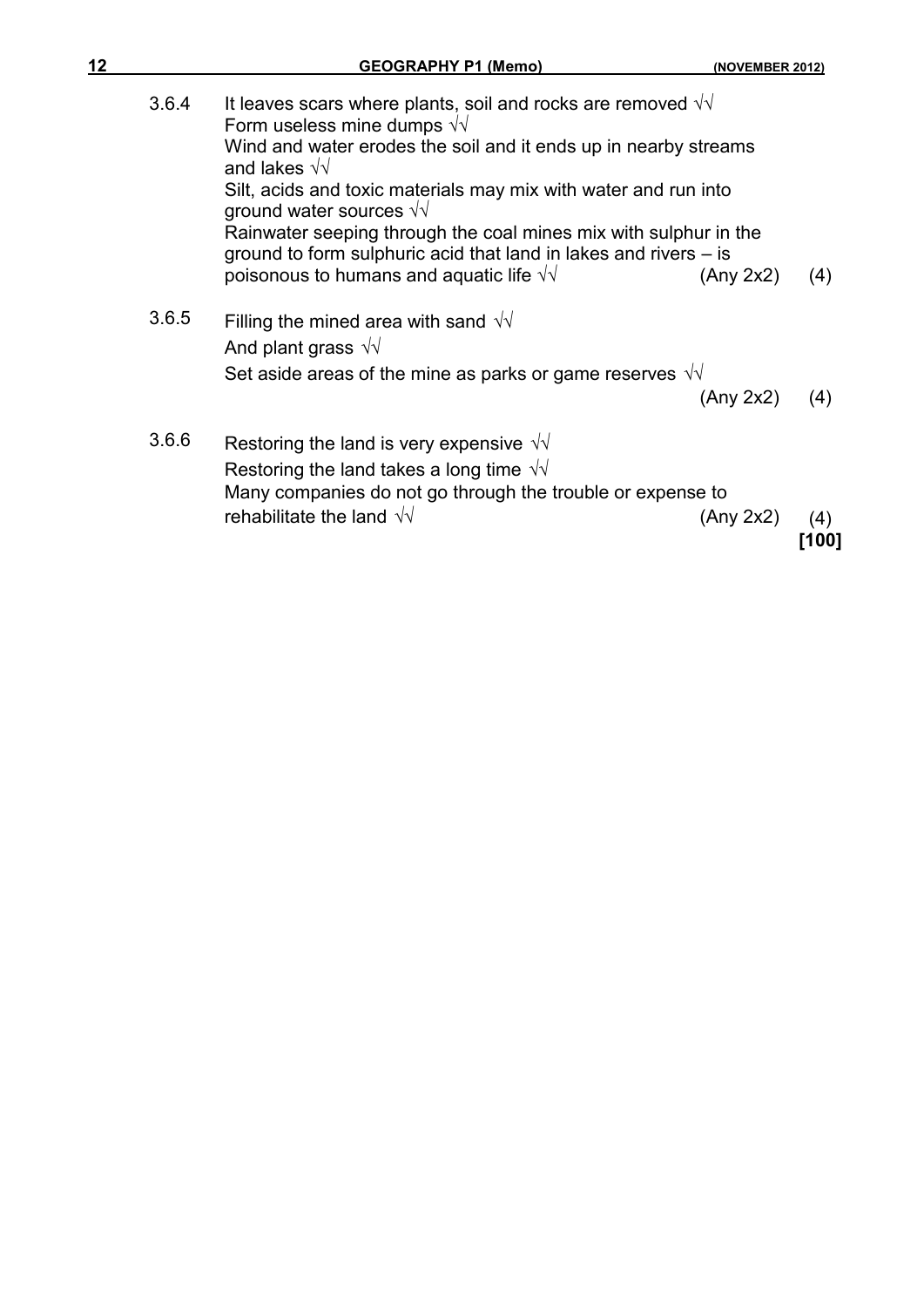### **QUESTION 4 [LO 1.2 – LO 1.5] [LO 2.1 – LO 2.4] [LO 3.1 – LO 3.2]**

| 4.1 | 4.1.1 | Resource depletion $\sqrt{v}$                                                                                                                                                                                                                                                                                                     | (2) |
|-----|-------|-----------------------------------------------------------------------------------------------------------------------------------------------------------------------------------------------------------------------------------------------------------------------------------------------------------------------------------|-----|
|     | 4.1.2 | Resource exploitation $\sqrt{v}$                                                                                                                                                                                                                                                                                                  | (2) |
|     | 4.1.3 | Sustainability $\sqrt{v}$                                                                                                                                                                                                                                                                                                         | (2) |
|     | 4.1.4 | Preservation $\sqrt{v}$                                                                                                                                                                                                                                                                                                           | (2) |
|     | 4.1.5 | Recycling $\sqrt{v}$                                                                                                                                                                                                                                                                                                              | (2) |
|     |       |                                                                                                                                                                                                                                                                                                                                   |     |
| 4.2 | 4.2.1 | Development $\sqrt{v}$                                                                                                                                                                                                                                                                                                            | (2) |
|     | 4.2.2 | Indicators $\sqrt{v}$                                                                                                                                                                                                                                                                                                             | (2) |
|     | 4.2.3 | Human Development Index $\sqrt{v}$                                                                                                                                                                                                                                                                                                | (2) |
|     | 4.2.4 | Quality of Life Index $\sqrt{v}$                                                                                                                                                                                                                                                                                                  | (2) |
|     | 4.2.5 | Environmental Indicators $\sqrt{v}$                                                                                                                                                                                                                                                                                               | (2) |
| 4.3 | 4.3.1 | The core-periphery model<br>(a)<br>The G8 countries, represented by the people who are over-<br>eating, are core in the core-periphery model $\sqrt{v}$<br>The developing countries, represented by the agenda on the<br>food shortage, are the periphery $\sqrt{v}$<br>(2x2)                                                     | (4) |
|     |       | (b)<br>The dependency model<br>The G8 countries are the people over-eating and exploiting<br>the developing countries for their scarce natural resources $\sqrt{v}$<br>The G8 countries become richer and the developing<br>countries, represented by the agenda on the world food<br>shortage, become poorer $\sqrt{v}$<br>(2x2) | (4) |
|     | 4.3.2 | Yes $\sqrt{v}$<br>The G8 continue to exploit developing countries for their scarce<br>natural resources $\sqrt{v}$<br>The G8 countries get richer, while the developing countries<br>become poorer, resulting in world food shortages $\sqrt{v}$<br>(3x2)                                                                         |     |
|     |       | <b>OR</b>                                                                                                                                                                                                                                                                                                                         |     |
|     |       | $\overline{NQ}$ $\sqrt{V}$<br>G8 countries are fulfilling their role of managing global political and<br>economic development $\sqrt{v}$<br>Economic development will increase in developing countries if the<br>G8 countries manage global economic development properly $\sqrt{v}$<br>(3x2)                                     | (6) |
|     | 4.3.3 |                                                                                                                                                                                                                                                                                                                                   |     |
|     |       | When: 2008 $\sqrt$<br>Where: Hokkaido in Japan $\sqrt{}$<br>(2x1)                                                                                                                                                                                                                                                                 | (2) |
|     |       |                                                                                                                                                                                                                                                                                                                                   |     |

4.3.4 World food shortage *√*√ (1x2) (2)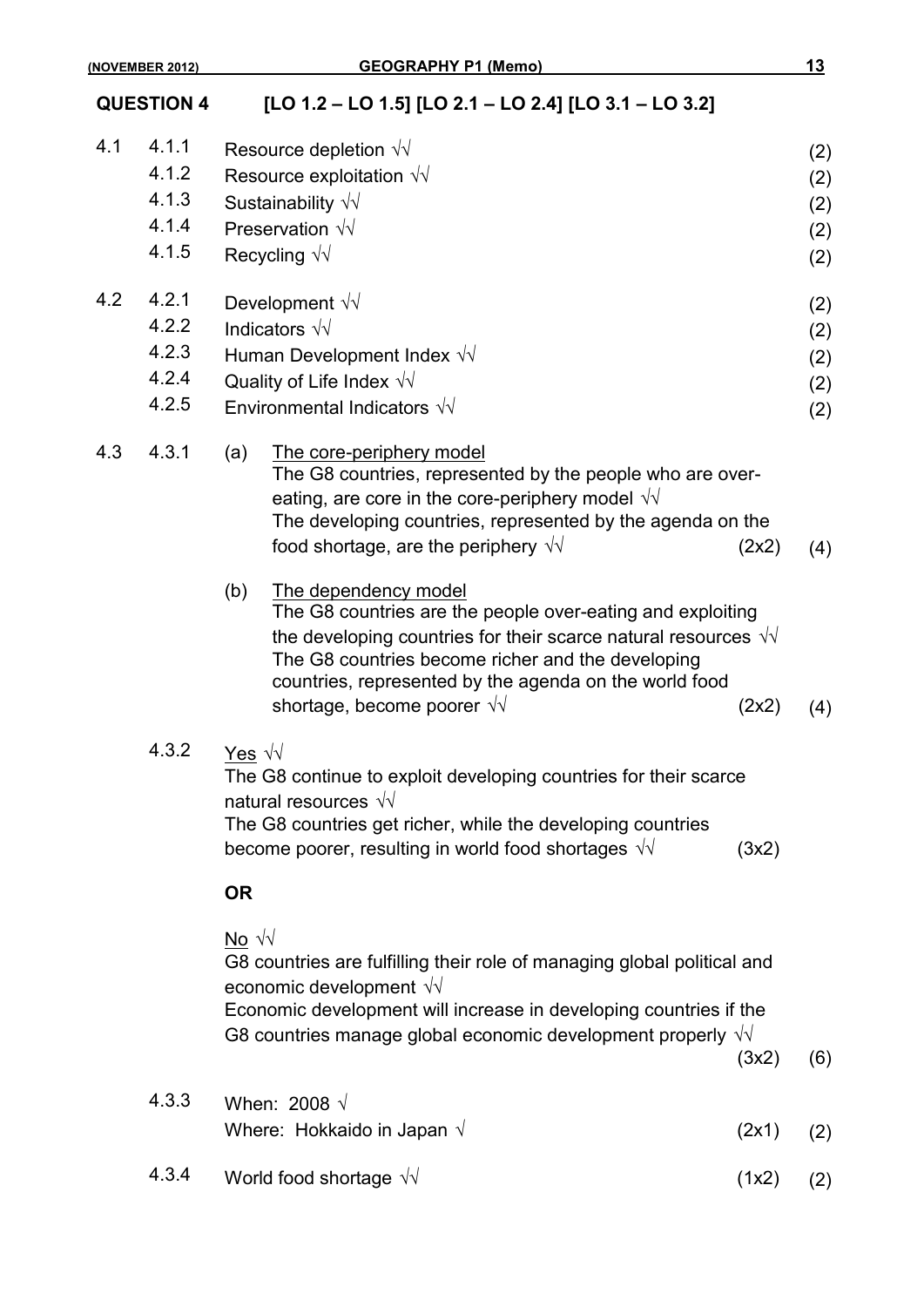| 14  |       | <b>GEOGRAPHY P1 (Memo)</b>                                                                                                                                                                                                                                                                                                                                                                                                                                                                                                                                                                                                                                                      | (NOVEMBER 2012) |      |
|-----|-------|---------------------------------------------------------------------------------------------------------------------------------------------------------------------------------------------------------------------------------------------------------------------------------------------------------------------------------------------------------------------------------------------------------------------------------------------------------------------------------------------------------------------------------------------------------------------------------------------------------------------------------------------------------------------------------|-----------------|------|
| 4.4 | 4.4.1 | The increasing interaction between and integration of national<br>economies and organisations in the world through trade<br>investment, financial flows, migration and spread of technology $\sqrt{v}$                                                                                                                                                                                                                                                                                                                                                                                                                                                                          | (1x2)           | (2)  |
|     | 4.4.2 | By removing all barriers to trade and the flow of money $\sqrt{v}$                                                                                                                                                                                                                                                                                                                                                                                                                                                                                                                                                                                                              | (1x2)           | (2)  |
|     | 4.4.3 | There are no guarantees that economic benefits from globalisation<br>will be distributed equally between developed and developing<br>countries $\sqrt{v}$                                                                                                                                                                                                                                                                                                                                                                                                                                                                                                                       | (1x2)           | (2)  |
|     | 4.4.4 | No $\sqrt{v}$<br>Depletion of natural resources $\sqrt{v}$<br>Increased pollution $\sqrt{v}$<br>Habitat distribution $\sqrt{v}$                                                                                                                                                                                                                                                                                                                                                                                                                                                                                                                                                 | (Any 2x2)       | (4)  |
|     | 4.4.5 | Positive impacts<br>Cheaper products available to consumers $\sqrt{v}$<br>People generally have more choices $\sqrt{v}$<br>Products become standardised and quality improves $\sqrt{v}$<br>More wealth distributed across the world $\sqrt{d}$<br>Led to a significant increase in manufacturing output in the<br>countries of the south $\sqrt{v}$<br>Promotes free trade between national markets and producers $\sqrt{v}$<br>Greater opportunities for economic growth in developing<br>countries $\sqrt{v}$<br>Created new possibilities for immediate communication and<br>exchange of ideas between people $\sqrt{v}$<br><b>ACCEPT OTHERS</b><br><b>ANY THREE(3x2)(6)</b> |                 |      |
|     |       | Negative impacts<br>Intenses competition between producers $\sqrt{v}$<br>Unequal distribution of wealth $\sqrt{v}$<br>Gap between developed and developing countries widens $\sqrt{v}$<br>Fails to recognise and minimise local indigenous cultures - culture<br>globalisation $\sqrt{v}$<br>Increase in the spread of diseases e.g. Aids, EARS $\sqrt{v}$<br>Exploitation of labour - low wages and poor working conditions for<br>people in developing countries $\sqrt{v}$<br>ANY THREE (3x2) (6)                                                                                                                                                                            | 2x(3x2)         | (12) |
| 4.5 | 4.5.1 | 4% $\sqrt{2}$<br>Why - rich industrialised countries generate energy from non-<br>renewable resources $\sqrt{v}$                                                                                                                                                                                                                                                                                                                                                                                                                                                                                                                                                                | (2x2)           | (4)  |
|     | 4.5.2 | Asia $\sqrt{v}$                                                                                                                                                                                                                                                                                                                                                                                                                                                                                                                                                                                                                                                                 | (1x2)           | (2)  |